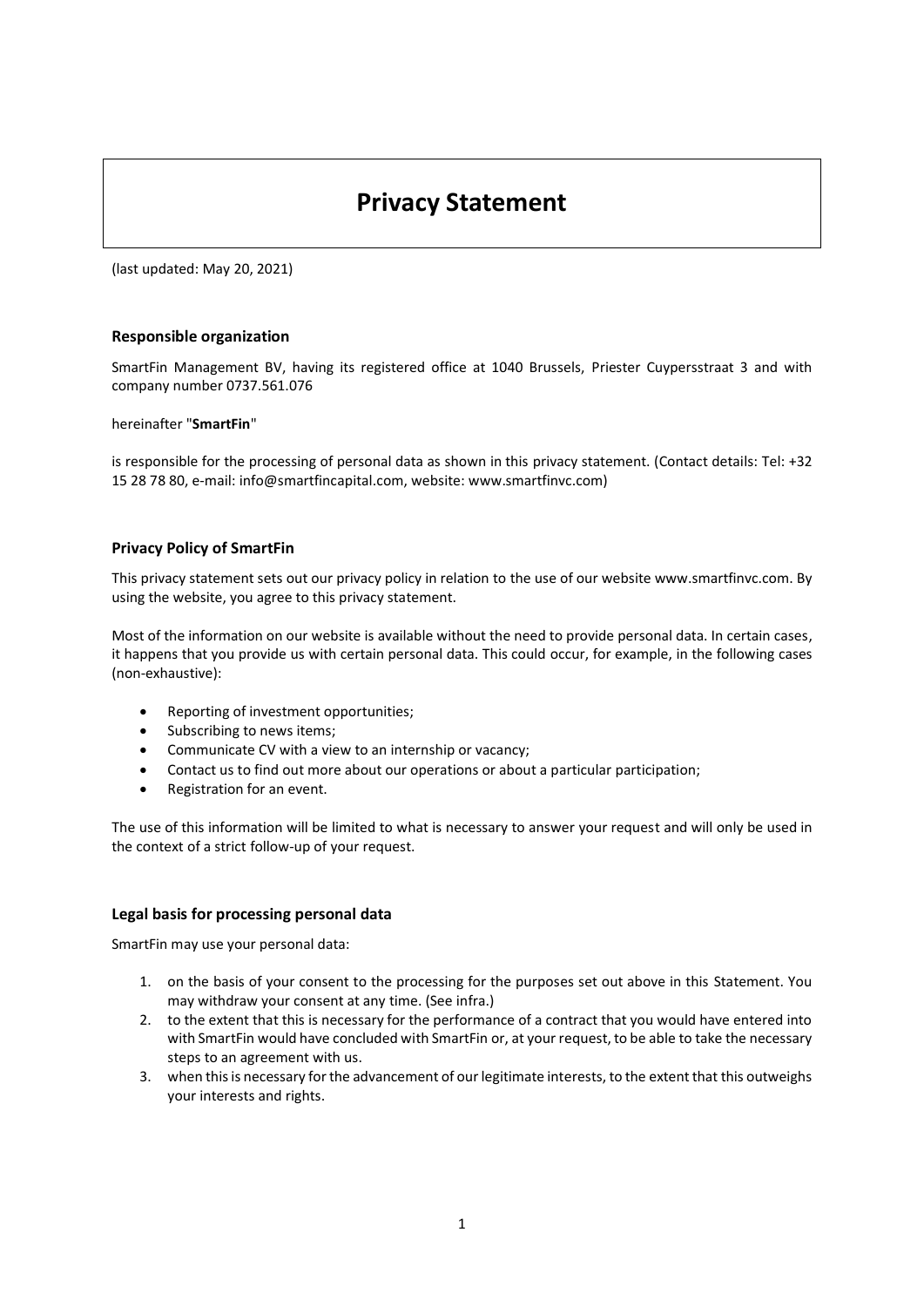#### **Rights of the data subject**

In accordance with the European and Belgian regulations regarding the processing of personal data and the free movement of such data, you have the right to inspect, correct and delete your personal data processed by SmartFin free of charge. You may also oppose, at any time and free of charge, the processing of your personal data for direct marketing purposes.

In this regard, please forward your written, dated and signed request/opposition to [info@smartfinvc.com](mailto:info@smartfinvc.com) and attach a copy of your identity card.

Your personal data will be kept for as long as necessary to achieve the intended purposes.

#### **Processing of anonymous or aggregated data and the use of cookies**

SmartFin may also process anonymous or aggregated data, such as browser type or IP address, the date and time you visit our website, the location from which you visit our website, which sub-pages of our website you visit, the operating system you use or the domain name of the website through which you came to [www.smartfinvc.com,](http://www.smartfinvc.com/) or through which you leave it. This enables us to continuously optimize our website for users.

We use "cookies" when you visit our website. A "cookie" is information sent to your Internet browser by the Internet server and stored on your computer's hard drive. Cookies make it possible for us to recognize your computer when you use it again to visit our website. In this way, they allow us to make our website more userfriendly for you and provide you with a more personalized service.

You may decide to refuse the use of cookies if your Internet browser provides this option, but such refusal may possibly affect the use you can make of our website and certain applications on our website.

All data that we collect through the use of cookies will be treated confidentially.

## **Passing on your personal data to third parties**

The personal data you share with us will not be passed on to third parties, unless within the explicit consent given for this purpose or unless we would be legally obliged to do so (for example, if the police would request access to personal data in the case of a suspected crime).

## **Security of your data**

SmartFin undertakes to take all reasonable technical and organizational measures to secure your data, and to reduce as far as possible the risk of improper access or loss of your data. In this regard, your personal data may be transferred to service providers (e.g., website hosting, data backup) located in a country outside the EU.

## **Intellectual property rights**

The contents of this website, including logos, images, drawings, texts, product or company names, are protected by intellectual rights and belong to SmartFin or entitled third parties.

#### **Links to other websites**

Our website may contain links to other websites. If you use these links to leave our website, you should note that we have no control over those other websites. Therefore, we cannot be responsible for the protection of